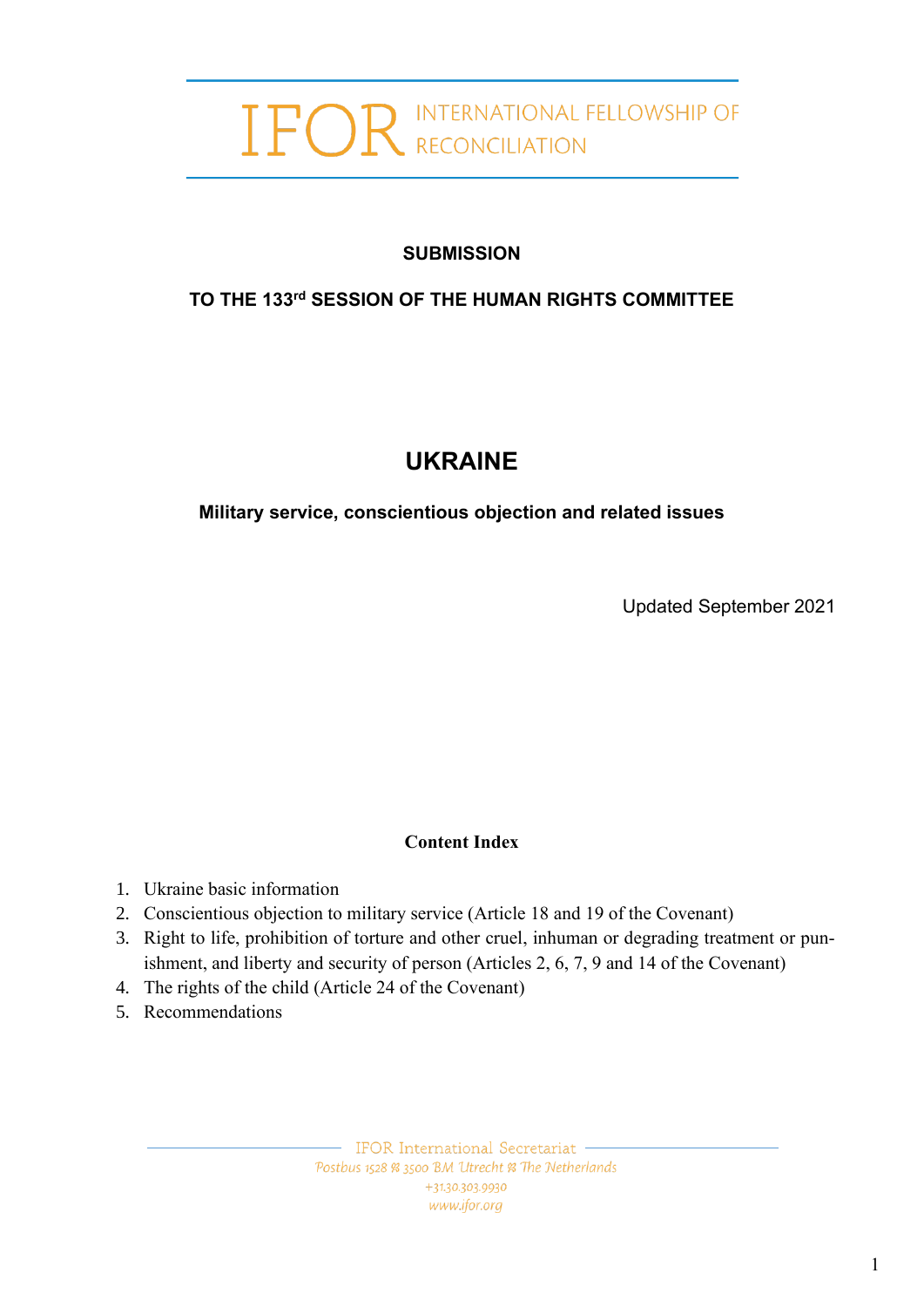#### **1. UKRAINE BASIC INFORMATION**

**Population** (July 202i, estimated)<sup>1</sup> 43,745,640

#### **Military expenditure**

In millions of US \$ at current prices and exchange rates: 5924 m.<sup>2</sup>

Per capita: \$ 118.9<sup>3</sup>

As percentage of gross domestic product in 2019: 3.9%<sup>4</sup> of GDP; 3% of GDP (2020 est.) (The percentage in increased at least from 2015)

#### **Compulsory military service**

Conscription reimposed in 2014.

Armed forces are composed by conscripts and contracted (voluntary) personnel.

Minimum recruitment age:<sup>5</sup>18 years old (19 years old for contract service)

Duration of compulsory military service: 18 months (12 months for citizens who completed higher education and obtained master's degree)

Women can voluntarily perform military service in peace time. Also, certain professions can be drafted in wartime.

#### **Alternative (non-military) service**

Length: one-and-a-half times of military service Open only to specified religious denominations.

#### **Armed forces**

Active strength 2020: approximately 200,000 active troops (150,000 Army, including Airborne/Air Assault Forces; 12,000 Navy; 40,000 Air Force); approximately 50,000 National Guard.<sup>6</sup>

Coscripts in 2018: 33,150 people, including:

18,000 people (54.3%) conscripted to the Armed Forces of Ukraine.

10,500 people (31.7%) in the National Guard of Ukraine.

1,900 people (5.7%) conscripted to the State Special Transport Service.

2,750 people (8.3%) conscripted to the State Special Transport Service.

<sup>1</sup> Central Intelligence Agency (CIA), The World Factbook (2020)[: https://www.cia.gov/the-world-factbook/countries/ukraine/.](https://www.cia.gov/the-world-factbook/countries/ukraine/)

<sup>&</sup>lt;sup>2</sup> SIPRI database on military spending. Given the conflict in the east of the country, and resulting substantial additional budgetary allocations during the year, the figures for 2014-2020 should be treated as provisional or uncertain. 3 *Ibidem*.

<sup>4</sup> Central Intelligence Agency (CIA), The World Factbook (2020)[: https://www.cia.gov/the-world-factbook/countries/ukraine/.](https://www.cia.gov/the-world-factbook/countries/ukraine/)

<sup>&</sup>lt;sup>5</sup> CHILD SOLDIERS WORLD INDE[X www.childsoldiersworldindex.org.](http://www.childsoldiersworldindex.org/)

<sup>&</sup>lt;sup>6</sup> Central Intelligence Agency (CIA), The World Factbook (2020): [https://www.cia.gov/the-world-factbook/countries/ukraine/#mili](https://www.cia.gov/the-world-factbook/countries/ukraine/#military-and-security)[tary-and-security.](https://www.cia.gov/the-world-factbook/countries/ukraine/#military-and-security)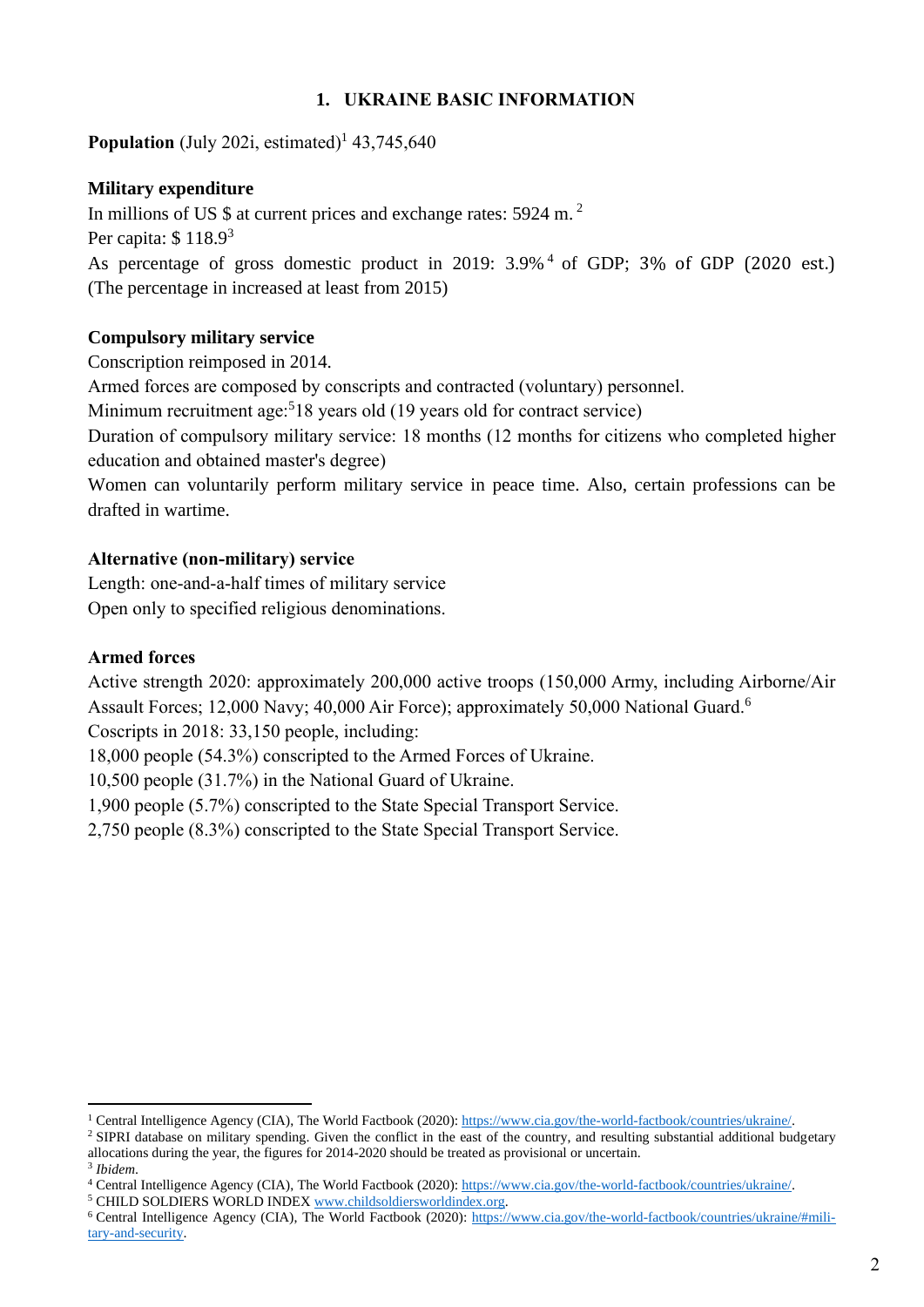# **2. CONSCIENTIOUS OBJECTION TO MILITARY SERVICE (ARTICLE 18 and 19 OF THE COVENANT)**

#### *Compulsory military service*

Ukraine has been looking for a long time to move from conscription to a full professional army. In 2013, mandatory conscription was suspended by the Defence Ministry in order to switch to a volunteer contract-based service. Yet, on  $2<sup>nd</sup>$  September 2014, a new law was signed "regulating the procedure for military recruitment of personnel on contracts and simplifying the conscription procedure"<sup>7</sup>. Military recruitment in Ukraine and relevant issues are regulated by:

- − the Constitution of Ukraine,<sup>8</sup>
- − the Law of Ukraine "On the Armed Forces of Ukraine"<sup>9</sup>
- − the Law of Ukraine "On Military Duty and Military Service,"<sup>10</sup>
- − the Law of Ukraine "On the Alternative (Non-Military) Service,"<sup>11</sup>
- − the Law of Ukraine "On Mobilization Preparation and Mobilization,"<sup>12</sup>
- − the Law of Ukraine "On Unified State Register of Persons, Liable for Military Service,<sup>13</sup>
- − Criminal Code of Ukraine,<sup>14</sup>
- − Code of Ukraine on Administrative Offences,<sup>15</sup>
- − other regulations of draft, alternative service, and patriotic education

According to the Law on Military Duty and Military Service, "'Ukrainian male citizens who are physically qualified for military service, over 18 years old and older, but who have not reached the age of 27, and who have no right for exemption from military service will be conscripted".

Women who are fit for military service in terms of health, age and family status are included in the list of registered persons liable for military service<sup>16</sup> and, in peacetime, can perform military service only on a voluntary (contractual) basis.

Meanwhile, in wartime, women doing certain categories of job who have been registered with enlistment offices can be called into military service or involved in other defence activities.<sup>17</sup>

#### *Recognition of conscientious objection and alternative service*

Article 35 paragraph 4 of the 1996 Constitution stipulates that:

"If performance of military service is contrary to the religious beliefs of a citizen, the performance of this duty shall be replaced by alternative (non-military) duty."

```
: https://www.legislationline.org/documents/action/popup/id/16257/preview.
```
<sup>7</sup> BBC, Ukraine reinstates conscription as crisis deepens, 02/05/2014; War Resisters' International (WRI), Propaganda, Ukrainian desertion and conscription in Lithuania, 03/03/2015

<sup>8</sup> Constitution of Ukraine, URL[: http://www.ccu.gov.ua/sites/default/files/constitution\\_2019\\_eng.doc.](http://www.ccu.gov.ua/sites/default/files/constitution_2019_eng.doc)

<sup>9</sup> The Law of Ukraine "On the Armed Forces of Ukraine" in Ukrainian, URL: [https://zakon.rada.gov.ua/laws/show/1934-12.](https://zakon.rada.gov.ua/laws/show/1934-12)

<sup>&</sup>lt;sup>10</sup> The Law of Ukraine "On Military Duty and Military Service" in Ukrainian: https://zakon.rada.gov.ua/laws/show/2232-12

<sup>&</sup>lt;sup>11</sup> The Law of Ukraine "On the Alternative (Non-Military) Service" (Ukr.) [https://zakon.rada.gov.ua/laws/show/1975-12.](https://zakon.rada.gov.ua/laws/show/1975-12) <sup>12</sup> The Law of Ukraine "On Mobilization Preparation and Mobilization" (Ukr.) [https://zakon.rada.gov.ua/laws/show/3543-12.](https://zakon.rada.gov.ua/laws/show/3543-12)

<sup>&</sup>lt;sup>13</sup> The Law of Ukraine "On Unified State Register of Persons, Liable for Military Service" in Ukrainian, URL: [https://zakon.rada.gov.ua/laws/show/1951-19.](https://zakon.rada.gov.ua/laws/show/1951-19)

<sup>15</sup> Code of Ukraine on Administrative Offences, in Ukrainian, URL: [https://zakon.rada.gov.ua/laws/show/80731-10.](https://zakon.rada.gov.ua/laws/show/80731-10)

<sup>16</sup> Law on Military Duty and Military Service, art. 1 part 1.

<sup>&</sup>lt;sup>17</sup> Law on Military Duty and Military Service, art. 1 para. 12.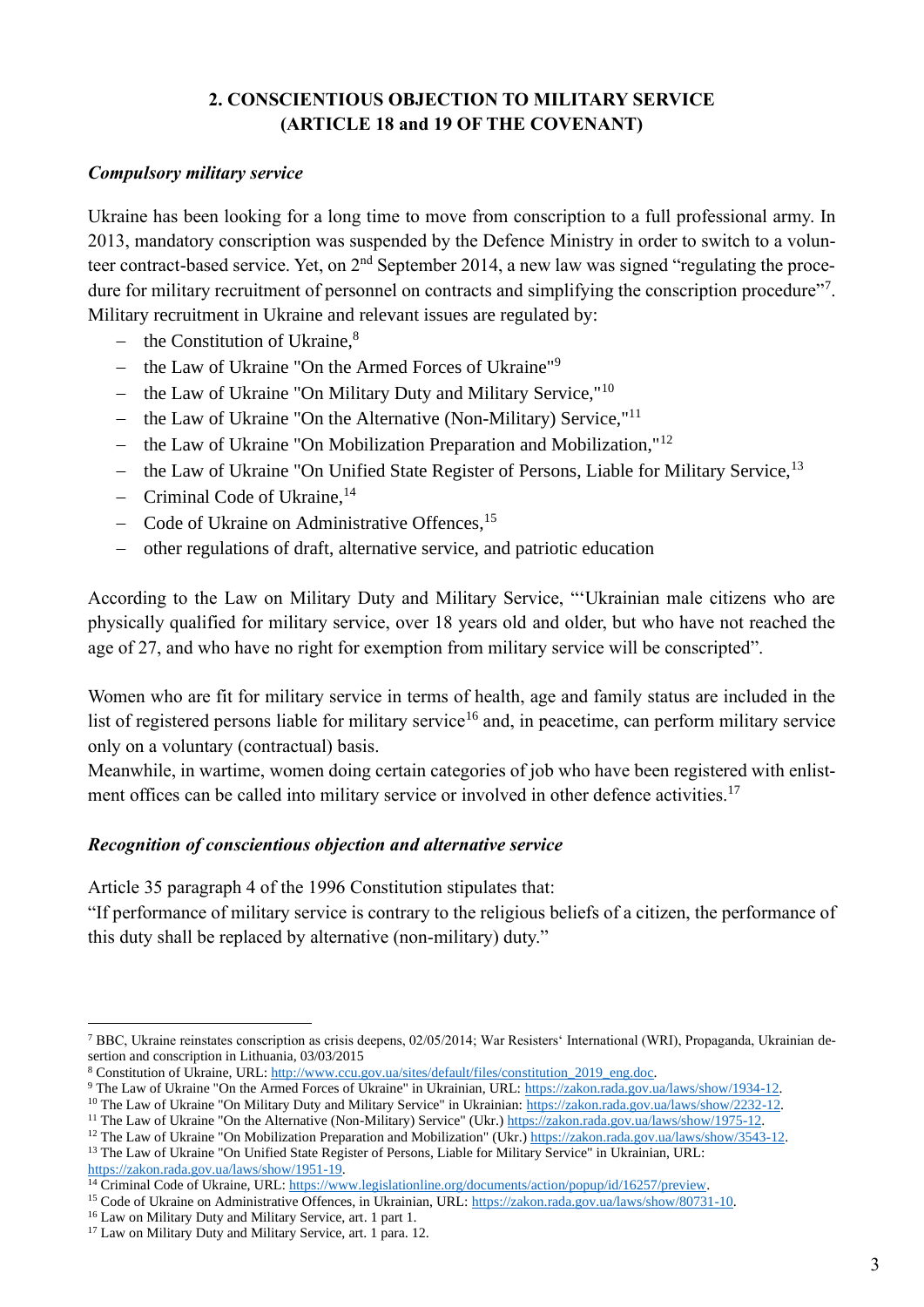#### *Reasons of conscientious objection*

To have the right to alternative service, a citizen must belong to a religious organization forbidding the use of weapons and have own beliefs contradictory to military service.<sup>18</sup>

In 1999 Cabinet of Ministers of Ukraine approved a list of eligible religious organizations which includes ten confessions: Adventist Reformists, Seventh-day Adventists, Evangelical Christians, Evangelical Baptist Christians, Pokutnyky, Jehovah's Witnesses, Charismatic Christian Churches, Christians of the Evangelical Faith, Christians of the Gospel Faith and Krishna Consciousness Society.<sup>19</sup>

This list has never been updated since its adoption.

Ukraine limits the recognition of the right only to short-listed religion beliefs. Therefore, any other reason of conscience, including profound convictions arising from ethical, pacifist, humanitarian or similar motives, is not taken into account.

#### *Length of alternative service*

An amendment of 18<sup>th</sup> May 2004 replaced the specific stipulations regarding the duration of alternative service with a general provision that it would be one-and-a-half times that of the military service which would be otherwise required from the person concerned.

Therefore, the length of alternative service is normally 27 months and 18 months for persons with a high school degree.

# *Procedural aspects: timing*

Citizens can apply for alternative service after their military registration but not later than two months before the start of the conscription determined by Presidential Decree.<sup>20</sup>

In recent years, in the practice, the period of time between the publication of the Presidential Decree and the date of the start of the conscription has been less than two months.

However, there is a recent decision of the Kherson Circuit Administrative Court claiming that the non-compliance with the term cannot be the sole reason for denial in application, since it must be checked if the applicant holds authentic religious beliefs $^{21}$ .

#### *Procedural aspects: decision-making body*

The 1999 Act and its subsequent amendments made an important advance towards good practice by placing the processing of applications for recognition of conscientious objector status and the administration of alternative service under the local state administration.

The usual administrative practice consists in the creation of local alternative service commissions with advisory power, while the final decision is up to the local state administration.

The Ukrainian Pacifist Movement<sup>22</sup> indicated that the composition of the alternative service commissions varies in composition. Usually, they are chaired by the deputy chief of the State administration

<sup>&</sup>lt;sup>18</sup> Article 2 of the Law of Ukraine "On the Alternative (Non-Military) Service".

 $19$  List of religious organizations, doctrine of which don't allow the use of weapons, approved by the Cabinet of Ministers of Ukraine, in Ukrainian, URL: [https://zakon.rada.gov.ua/laws/show/2066-99-%D0%BF.](https://zakon.rada.gov.ua/laws/show/2066-99-%D0%BF)

<sup>&</sup>lt;sup>20</sup> Article 9 of the Law of Ukraine "On Alternative (Non-Military) Service"

<sup>21</sup> Decision of Kherson Circuit Administrative Court No. 83213002of 23.07.2019 in Ukrainian: [https://youcontrol.com.ua/en/cata](https://youcontrol.com.ua/en/catalog/court-document/83213002/)[log/court-document/83213002/.](https://youcontrol.com.ua/en/catalog/court-document/83213002/)

 $22$  The Ukrainian Pacifist Movement has been founded in 2019 by the participants of peaceful protests against conscription in Kyiv. Information provided for editing of the EBCO annual report on conscientious objection to military service in Europe 2019.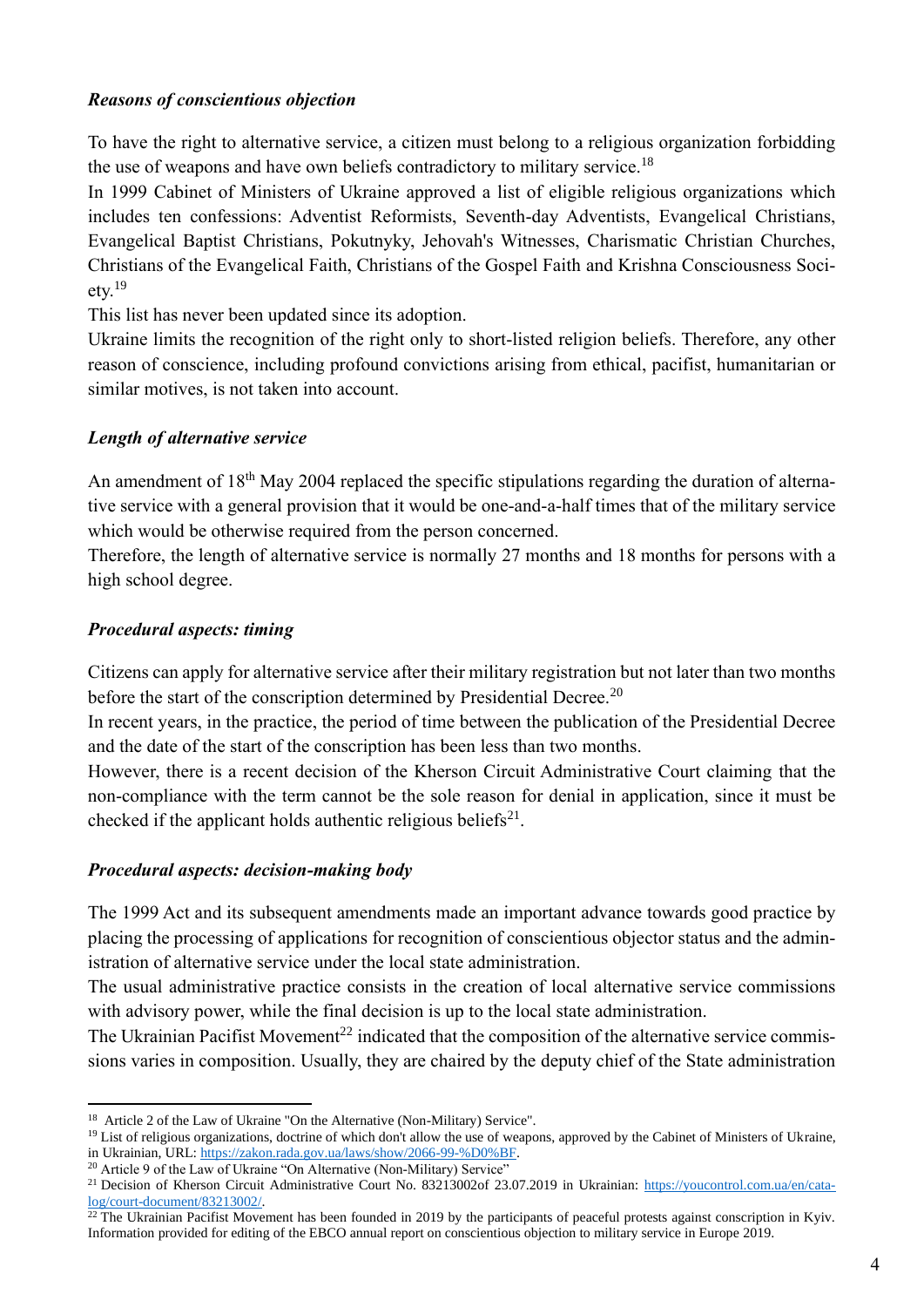or Self-government body and other members such as officials from administrative divisions with functions of military policy, youth policy, labour and social care, and always one or more members represent local military commissariat. The inclusion of representatives from civil society is rare, and they never have the majority.

For instance, in Kyiv oblast administration, members of the commission on the alternative service representing civil society are usually around 5 out of 20 members and the commission has only advisory power.<sup>23</sup>

# *Procedural aspects: types of service and information available*

Cabinet of Ministers of Ukraine has approved the list of jobs for citizens conducting alternative service, including health and social care, collective, community and personal services, construction, production of electricity, gas and water, agriculture, hunting and forestry, fisheries, mining industry, manufacturing industry, and transport.

From the above list of jobs, it can be concluded that it is not possible to perform alternative service in the private sector, including even charities and other civil society organisations.

In addition, local sources document that local public administrations seem to have no workplaces available for conscientious objectors, so they cannot perform their alternative service and possibly they could be prosecuted for failing to fulfil their duty.<sup>24</sup>

It can be assumed that, rather than a lack of workplaces, there is a specific will of making the alternative service less attractive.

# *Procedural aspects: choice of the institution*

Those who apply to perform alternative service have no choice as to which placement they are assigned to (Article 13).

It has been reported that the alternative service is not popular among Ukrainians due to prohibitive regulations. About five hundred of persons, each year, serve it.

23-year non-military servicemen interviewed by the radio reported: "instead of weapons bears broom and shovel and cleans out the grounds and entrances of high-rise buildings"; he stated that the first time the job was hard physically and psychologically and he shamed to tell friends about it.<sup>25</sup>

#### *No information about the remuneration for the alternative service*

Meanwhile the alternative service is documented by labour contract, it is not clear how much it is remunerated. It seems that alternative servicemen should earn at least minimal remuneration (near US \$ 185/month).

The lack of information about the payment aspect, together with the greater length and the lack of workplace available, makes it even more punitive than the military service.

# *Disciplinary offences*

Article 8 of the 1999 Act provides a list of disciplinary offences in the performance of alternative

<sup>&</sup>lt;sup>23</sup> About the Kyiv Oblast State Administration commission on alternative service, in Ukrainian, [http://koda.gov.ua/normdoc/pro](http://koda.gov.ua/normdoc/pro-komisiyu-u-spravakh-alternativnoi/)[komisiyu-u-spravakh-alternativnoi/.](http://koda.gov.ua/normdoc/pro-komisiyu-u-spravakh-alternativnoi/)

<sup>&</sup>lt;sup>24</sup> Information from Ukrainian Pacifist Movement, December 2020.

<sup>&</sup>lt;sup>25</sup> "Alternative service: the unused potential," Radio Deutsche Welle (03.04.2013), in Ukrainian, URL: [https://www.dw.com/uk/a-](https://www.dw.com/uk/a-16716791)[16716791.](https://www.dw.com/uk/a-16716791)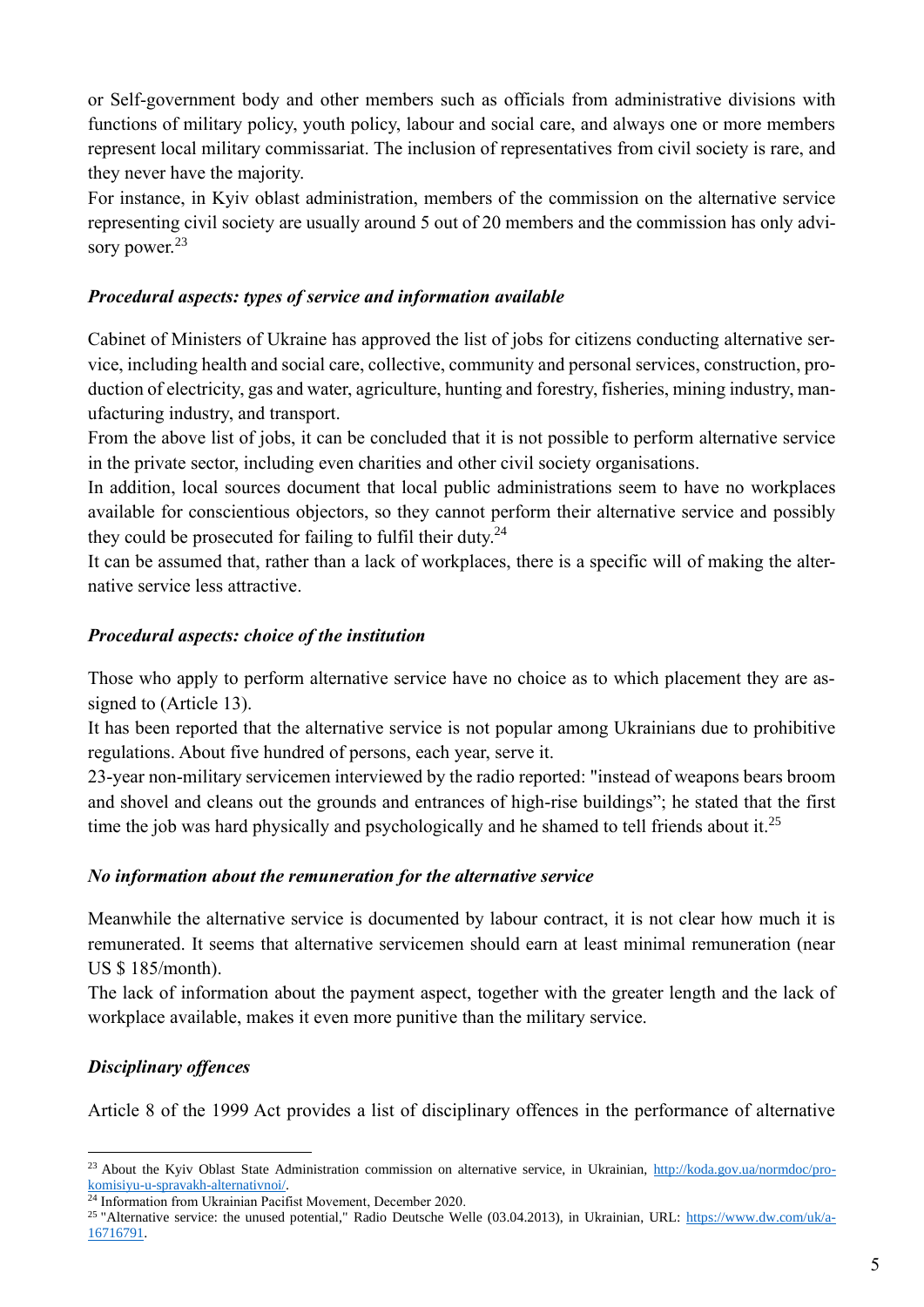service for which the recognition of conscientious objector status may be completely inappropriately withdrawn and the military service requirement reinstated. The list includes among the offences the participation in strikes.

# *Criminal code: desertion and dodging*

The Criminal Code of Ukraine sets out that avoidance of conscription for active military service is punishable by up to three years of imprisonment (art. 335).

Article 336 stipulates that evasion from being drafted under the mobilization process is punished with limitation of freedom for a period time from two to five years.

Article 337 on "Evasion from military registration or military exercise" stipulates for the following: 1) evasion of the person liable to military service from the military registration after the warning made by a corresponding military enlistment office shall be punishable with a fine in the amount of up to UAH 850.00 (approx. 31 US \$) or correctional labour for the period of up to two years, or arrest for up to six months;

2) evasion of the person liable to military service from drill (or checkout) or special training shall be punishable with a fine in the amount of up to UAH 1 190 or arrest for up to six months.

Starting from the fact that the right to conscientious objection is recognised only on religious grounds, desertion remains one of the most common crimes in the Ukrainian army.

Indeed, from 2014 to 2018, the Armed Forces of Ukraine lost more than 33,000 people to desertion. As of early 2019, about 9,300 troops had deserted from the Ukrainian army. This is more than 4.5 percent of the total number of servicemen approved by the Verkhovna Rada in 2015.<sup>26</sup>

According to official judicial statistics, 16,806 people in 2014-2018 were punished for the mentioned forms of refusal of military service, 2,744 of them sentenced to imprisonment.  $27$ 

Moreover, on that period, 149 Ukrainians were punished by the court's sentences under the article of the Criminal Code of Ukraine referring to evasion of military service by self-mutilation, 26 of which were deprived of liberty.<sup>28</sup>

# *Service in the military reserve in special period (wartime)*

In the current "special period" proclaimed by the presidential decree in 2014, all discharged conscripts are counted in military reserve; it means they are regularly summoned to military gatherings and after 6 months of discharge from conscription can be mobilized to military service in any time, including their involvement into armed conflict in Eastern Ukraine.<sup>29</sup>

Conscientious objection and alternative service are not foreseen by the Ukrainian legal framework for individuals drafted through emergency mobilization, resulting in the risk of enlistment contrary to a person's religious beliefs. <sup>30</sup> The religious beliefs of conscientious objectors summoned during the waves of emergency mobilization in the context of the current conflict are often reportedly as

<sup>&</sup>lt;sup>26</sup> Global security website, Ukraine military personnel. [www.globalsecurity.org/military/world/ukraine/personnel.htm.](http://www.globalsecurity.org/military/world/ukraine/personnel.htm)

<sup>27</sup> The Truth seeker (*Newspaper in Kyiv)*, President Zelensky Must Stop Military Sadism, 12.08.2019. <sup>28</sup> Ibid.

<sup>&</sup>lt;sup>29</sup> Law of Ukraine on Mobilisation Preparation and Mobilisation, see in particular article 22.

<sup>&</sup>lt;sup>30</sup> UN High Commissioner for Refugees (UNHCR), International Protection Considerations Related to the Developments in Ukraine – Update III, September 2015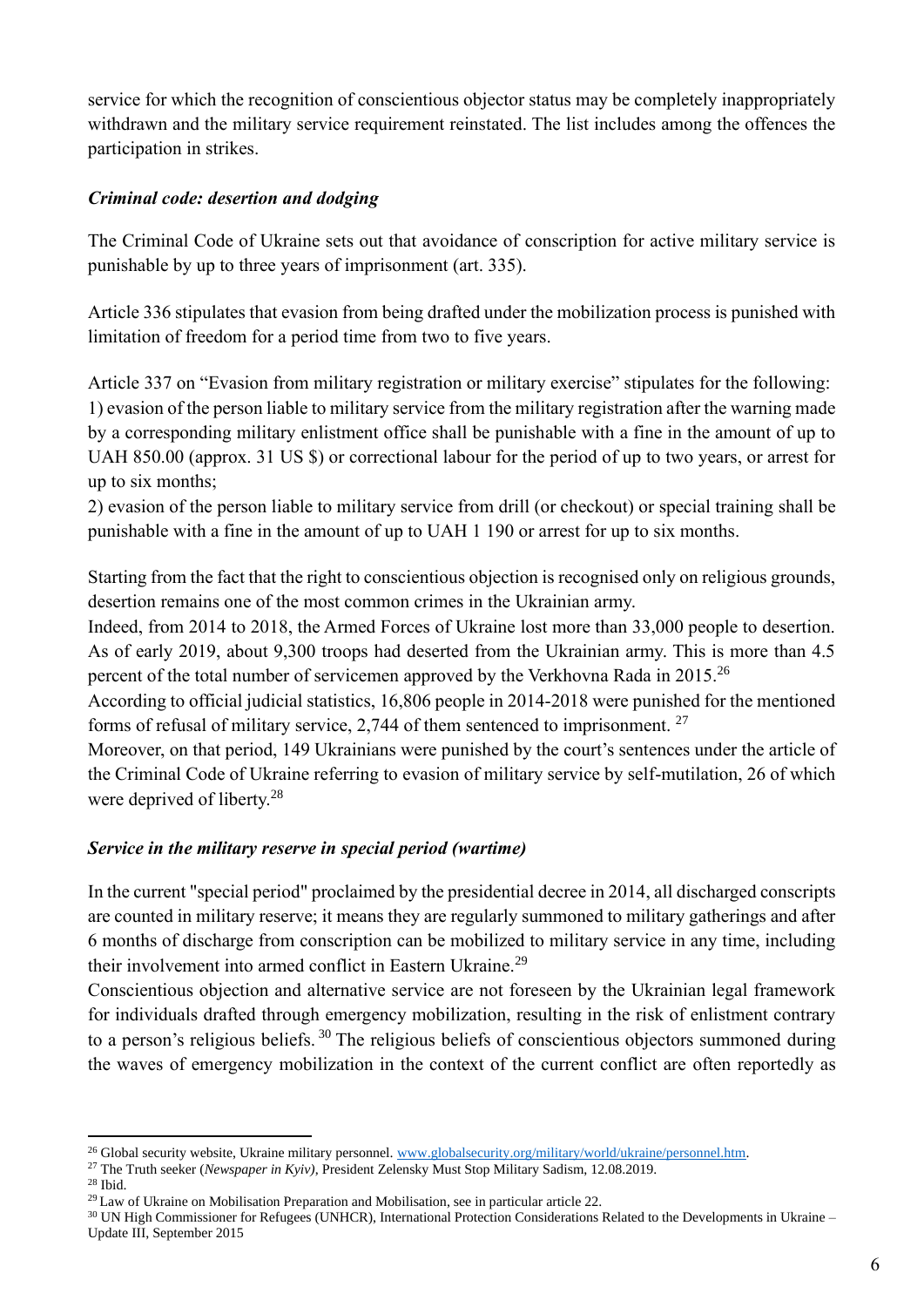ignored by conscription offices.<sup>31</sup>

# *Liberty of movement and freedom to choose own residence and leave to any country*

From the moment of an announcement of mobilization, citizens registered for military duty are prohibited to change their place of residence without the consent of a military commissar $^{32}$ .

Moreover, an application to receive an international Ukrainian passport may be denied due to a lack of military service, thus preventing the individual from traveling abroad.

# *Freedom of opinion and expression: Ruslan Kotsaba case*

In January 2015, Ruslan Kotsaba, Ukrainian journalist and a supporter of the *Maidan protests*, made a public declaration against the military mobilization imposed under the martial law in that period of the armed conflict in Ukraine.

He uploaded the video of himself stating the following declaration on YouTube:

"I know that the mobilization is declared under martial law. I would rather go to prison than go into civil war now and kill my compatriots who live in the East. Don't argue with conscription. I will not take part in this fratricidal war".<sup>33</sup>

A few weeks later he was arrested and charged with "treason" and "obstruction of the legitimate activities of the armed forces of Ukraine"<sup>34</sup>. After 16 months of pre-trial detention under inhumane conditions, the court in Ivano-Frankivsk sentenced him to 3.5 years in prison.

The Court of appeal acquitted him shortly afterwards. However, the public prosecutor's office requested that the trial be reopened, which the Supreme Court followed in June 2017.

In the last two years, a total of 14 Courts have referred the case to each other. Starting from November 2020, the last trial has been holding at the Court in Kolomvia.<sup>35</sup>

On 22nd January 2021, before a hearing, Ruslan Kotsaba has been subjected to a physical aggression by far-right militants that sprayed with a fire extinguisher chanting "Death to the enemies! Ukraine above all!".

On June 25th he was victim of an attack with the green chemical "Seljonka" by a neo-Nazi group at the Ivano-Frankivsk railway station and received ophthalmological treatment at the hospital.<sup>36</sup>

The following in person hearings have been postponed and he will be on trial again on 20<sup>th</sup> September 2021.

During the years, many NGOs repeatedly called for the acquittal from 2016 to be confirmed and for the criminal proceedings to be stopped. $37$ 

<sup>32</sup> Law of Ukraine from October 21, 1993, of No. 3543-XII About mobilization preparation and mobilization; Ilyashev & Partners, Mobilization: medical contraindications and legal reservations, 04/07/201

<sup>&</sup>lt;sup>31</sup> The Institute of Religious Freedom reports highly restrictive approaches and entail criminal prosecution of conscientious objectors as draft evaders. Institute of Religious Freedom, *Alternative (Non-Military Service): Path of Reforms or Verdicts*, 10 September 2015, http://www.irs.in.ua/index.php?option=com\_content&view=article&id=1596%3A1&catid=37%3Aart&Itemid=64&lang=ru

<sup>33</sup> [https://static1.squarespace.com/static/54c00acde4b022a64cd0266b/t/60105c995e88385525d2fb1c/1611685017801/2020-12-](https://static1.squarespace.com/static/54c00acde4b022a64cd0266b/t/60105c995e88385525d2fb1c/1611685017801/2020-12-07_The+Ruslan+Kotsaba+Story.pdf) [07\\_The+Ruslan+Kotsaba+Story.pdf.](https://static1.squarespace.com/static/54c00acde4b022a64cd0266b/t/60105c995e88385525d2fb1c/1611685017801/2020-12-07_The+Ruslan+Kotsaba+Story.pdf)

 $34$  He was arrested on 7 February 2015 in Ivano-Frankivsk, 130 km south-east of Lviv.

He was then named as Amnesty International's first Ukrainian prisoner of conscience in five years. He spent 524 days under arrest and was duly acquitted in 2016.

<sup>&</sup>lt;sup>35</sup> Connection e.V (German Ngo), "The Ruslan Kotsaba story, last updated: December 7, 2020", available here: [www.ebco](http://www.ebco-beoc.org/sites/ebco-beoc.org/files/attachments/2020-12-07_The%20Ruslan%20Kotsaba%20Story.pdf)[beoc.org/sites/ebco-beoc.org/files/attachments/2020-12-07\\_The%20Ruslan%20Kotsaba%20Story.pdf.](http://www.ebco-beoc.org/sites/ebco-beoc.org/files/attachments/2020-12-07_The%20Ruslan%20Kotsaba%20Story.pdf)

<sup>36</sup> [https://www.coe.int/en/web/media-freedom/detail-alert?p\\_p\\_id=sojdashboard\\_WAR\\_coesojportlet&p\\_p\\_lifecy-](https://www.coe.int/en/web/media-freedom/detail-alert?p_p_id=sojdashboard_WAR_coesojportlet&p_p_lifecycle=0&p_p_col_id=column-4&p_p_col_count=1&_sojdashboard_WAR_coesojportlet_alertId=102265091)

[cle=0&p\\_p\\_col\\_id=column-4&p\\_p\\_col\\_count=1&\\_sojdashboard\\_WAR\\_coesojportlet\\_alertId=102265091](https://www.coe.int/en/web/media-freedom/detail-alert?p_p_id=sojdashboard_WAR_coesojportlet&p_p_lifecycle=0&p_p_col_id=column-4&p_p_col_count=1&_sojdashboard_WAR_coesojportlet_alertId=102265091)

<sup>&</sup>lt;sup>37</sup> More details about international solidarity with Ruslan Kotsaba on the European Bureau for conscientious objection's web site (www.ebco-beoc.org).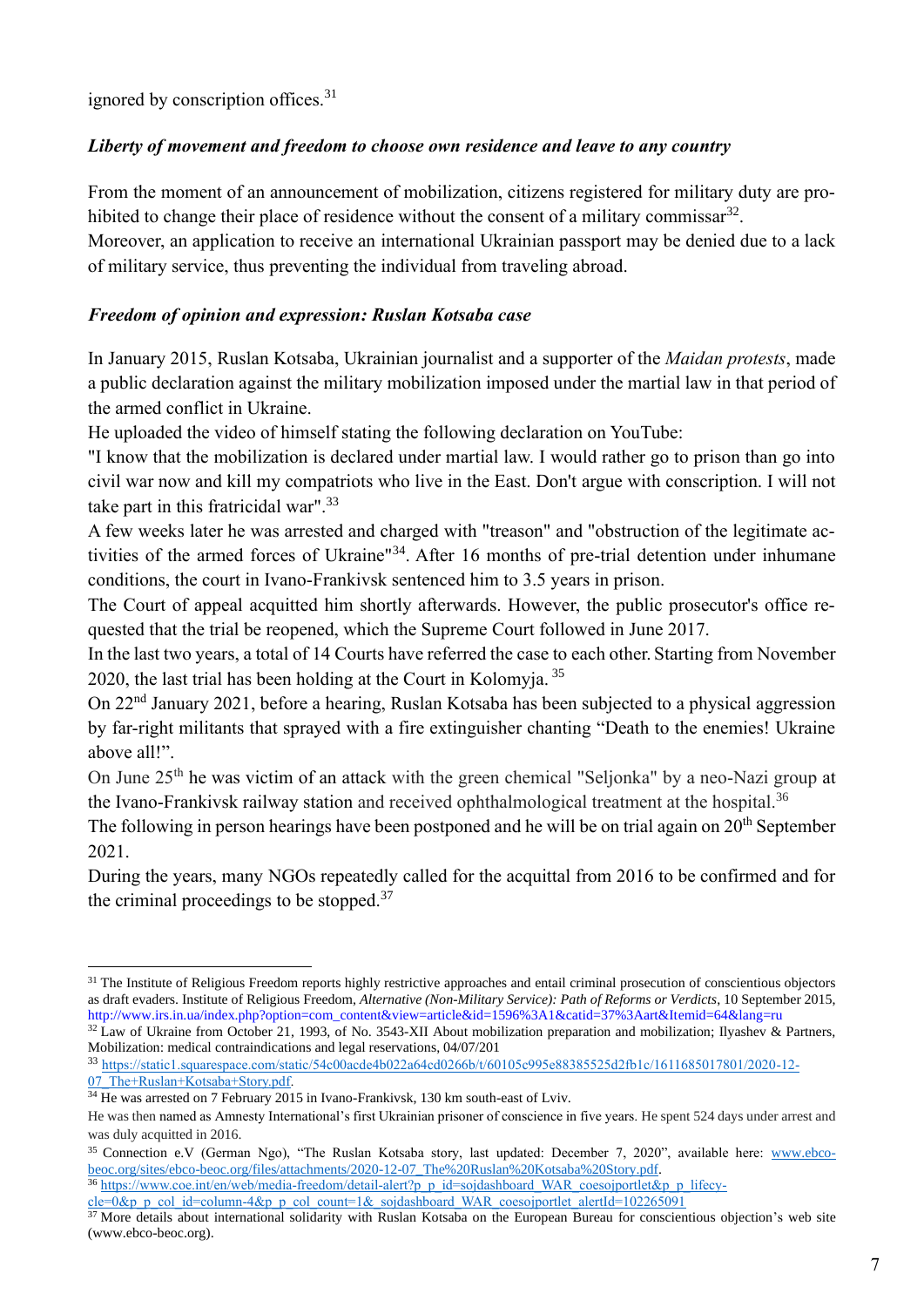# **3. RIGHT TO LIFE, PROHIBITION OF TORTURE AND OTHER CRUEL, INHUMAN OR DEGRADING TREATMENT OR PUNISHMENT, AND LIBERTY AND SECURITY OF PERSON (ARTICLES 2, 6, 7, 9 AND 14 OF THE COVENANT)**

#### *Arbitrary detention for the purposed of military recruitment*

In September 2019 military commissariats of Kyiv sent to the police 34,930 cases of evaders from the conscription. 38

Military commissariat of Lviv Oblast reported that two-thirds of summoned conscripts did not appear at draft stations, so the police was asked to search for them.<sup>39</sup>

Hunting for conscripts in the streets, but also inside dorms and hostels for students, to deliver them to the military assembly point against their will is the usual activity of police during the draft period.<sup>40</sup> United Nations Human Rights Monitoring Mission in Ukraine documented 11 cases of arbitrary detention of conscripts by the representatives of the military commissariat who do not have the right to apprehend individuals only from May to August 2019.<sup>41</sup>

For example, Yehor Potamanov was abducted by police and military commissariat during the raid after young conscripts in the streets of the city and he was taking his sick father to the hospital with his brother. Protesting against the abduction, Yehor Potamanov resorted to a week-long hunger strike and refused to take a military oath.<sup>42</sup>

According to Dmytro Tyshchenko, brother of Yehor Potamanov, hundreds of conscripts were abducted the same way in the streets of Kharkiv during the summer. Three of them cut their veins and one hanged himself in desperate attempts to get an exemption from draft on the ground of mental disorder.<sup>43</sup> Abducted conscripts' requests to meet with their relatives were refused since authorities tried to conceal bruises and injuries caused by violent transportation to the military commissariat. Police failed to conduct an effective criminal investigation of abduction, inhuman treatment, and abuses of power during the so-called hunting for draftees $44$ 

In May 2020, the draft law no. 3553 has been presented to the Parliament by President Zelensky; it seems that the draft law includes, inter alia, the legalization of police hunting for draftees in the streets with forcible transfer to army recruitment centres.<sup>45</sup>

#### *Harsh condition in the Armed forces: cases of hazing and suicide*

The UN Committee against Torture (CAT), in its List of Issues prior to submission of the seventh periodic report of Ukraine asked to the member State to provide information on:

<sup>38 &</sup>quot;35K young people in Kyiv dodge army," Ukrinform news agency, in Ukrainian, URL: [https://www.ukrinform.ua/rubric](https://www.ukrinform.ua/rubric-kyiv/2787291-u-kievi-vid-armii-kosat-majze-35-tisac-osib.html)[kyiv/2787291-u-kievi-vid-armii-kosat-majze-35-tisac-osib.html.](https://www.ukrinform.ua/rubric-kyiv/2787291-u-kievi-vid-armii-kosat-majze-35-tisac-osib.html)

<sup>&</sup>lt;sup>39</sup> "At Lviv Oblast only one third of summoned conscripts came to military commissariat voluntarily," in Ukrainian, URL: [https://zaxid.net/na\\_lvivshhini\\_lishe\\_tretina\\_prizovnikiv\\_dobrovilno\\_priyshla\\_v\\_komisariati\\_pislya\\_ot](https://zaxid.net/na_lvivshhini_lishe_tretina_prizovnikiv_dobrovilno_priyshla_v_komisariati_pislya_otrimannya_povistok_n1494606)[rimannya\\_povistok\\_n1494606.](https://zaxid.net/na_lvivshhini_lishe_tretina_prizovnikiv_dobrovilno_priyshla_v_komisariati_pislya_otrimannya_povistok_n1494606)

<sup>40</sup> "Military commissariats are hunting for conscripts again," [https://tsn.ua/ukrayina/viyskkomati-znovu-viyshli-na-polyuvannya-na](https://tsn.ua/ukrayina/viyskkomati-znovu-viyshli-na-polyuvannya-na-prizovnikiv-chomu-tak-vidbuvayetsya-i-scho-z-cim-robiti-1452870.html)[prizovnikiv-chomu-tak-vidbuvayetsya-i-scho-z-cim-robiti-1452870.html;](https://tsn.ua/ukrayina/viyskkomati-znovu-viyshli-na-polyuvannya-na-prizovnikiv-chomu-tak-vidbuvayetsya-i-scho-z-cim-robiti-1452870.html) "Military commissariat searched student dormitory for conscripts," [https://delo.ua/econonomyandpoliticsinukraine/v-kieve-voenkomy-ustroili-v-5-utra-rejd-v-obsche-360396/;](https://delo.ua/econonomyandpoliticsinukraine/v-kieve-voenkomy-ustroili-v-5-utra-rejd-v-obsche-360396/) "Draft in Rivne oblast: 8 boys are detained against their will," [https://radiotrek.rv.ua/news/osinniy\\_pryzov\\_na\\_rivnenshchyni\\_hloptsiv\\_try](https://radiotrek.rv.ua/news/osinniy_pryzov_na_rivnenshchyni_hloptsiv_trymayut_8_dniv_proty_ih_voli__advokat_fotovi%20deo_241741.html)mayut 8 dniv proty ih voli\_advokat\_fotovi deo\_241741.html.

<sup>&</sup>lt;sup>41</sup> 26 Office of the United Nations High Commissioner for Human Rights, Report on the human rights situation in Ukraine 16 May to 15 August 2019[, https://www.ohchr.org/Documents/Countries/UA/ReportUkraine16May-15Aug2019\\_EN.pdf.](https://www.ohchr.org/Documents/Countries/UA/ReportUkraine16May-15Aug2019_EN.pdf)

<sup>42</sup> President Zelensky Must Stop Military Sadism, [https://truth.in.ua/en/public/729/.](https://truth.in.ua/en/public/729/)

<sup>43</sup> Even military commissariats admit self-harm among conscripts, see [https://armyinform.com.ua/2019/09/vijskovyj-komisar-deyaki](https://armyinform.com.ua/2019/09/vijskovyj-komisar-deyaki-pryzovnyky-vdayutsya-navit-do-chlenoushkodzhennya/)[pryzovnyky-vdayutsya-navit-do-chlenoushkodzhennya/.](https://armyinform.com.ua/2019/09/vijskovyj-komisar-deyaki-pryzovnyky-vdayutsya-navit-do-chlenoushkodzhennya/)

<sup>&</sup>lt;sup>44</sup> Ukrainian Pacifist Movement in Kyiv protested against cruelties of conscription, URL[: https://truth.in.ua/en/public/758/.](https://truth.in.ua/en/public/758/)

<sup>45</sup> Information from the Ukrainian Pacifist Movement.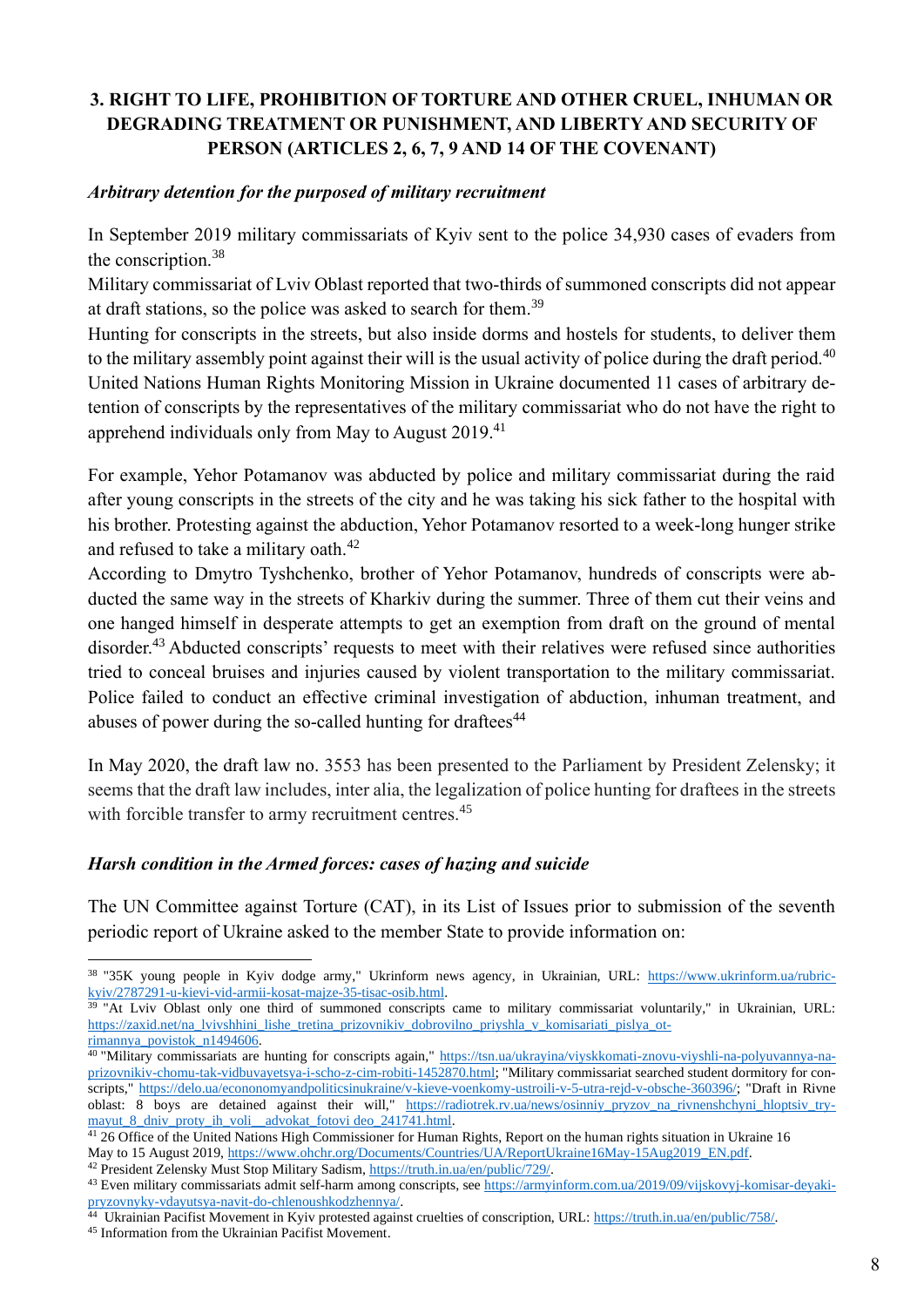a) The number of non-combat deaths in the Ukrainian armed forces during the period under review, and the number of such deaths attributed to hazing ("dedovshchina").

b) Investigations undertaken during the period under review into cases of suspected hazing in the military, information on whether military prosecutors or the national police have undertaken these investigations and whether any have resulted in prosecutions and the conviction of those responsible; and

c) Whether redress and rehabilitation, including medical and psychological assistance, has been provided to victims of hazing in the military during the period under review. **<sup>46</sup>**

As stated by the Kharkiv Human Rights Protection group,<sup>47</sup> relations between members of the Ukrainian Armed Forces that violate regulations ("hazing") remain an issue.

Such actions are punishable under the Penal Code. Thus, according to the State Judicial Administration of Ukraine, at least 130 servicemen were prosecuted for this offence in 2014–2018. When a person commits several offences, the Judicial Administration records that person under the strictest article of the Penal Code brought against it.

Based on this, the Kharkiv Human Rights Protection group has concluded that the number of servicemen prosecuted for violating regulations is actually higher.

Moreover, when interviewed by a national outlet, Major-General Oleg Gruntkovskyi, Head of the Department of Moral and Psychological Support of the General Staff of the Ukrainian Armed Forces, said that the issue of psychological, moral or physical abuse of subordinates or peers still exists in the army. One of the reasons for this phenomenon is the poor training of commanding officers in the Ukrainian Armed Forces <sup>48</sup>

Moreover, the Kharkiv Human Rights Protection group underlined that suicides among military personnel, classified as non-combat casualties, are becoming more frequent.

On 27th November 2018, Main Military Prosecutor of Ukraine Anatoliy Matios presented a report dedicated to the World Mental Health Day, stating that based on the information of the Military Prosecutor's Office, 615 cases of suicide among servicemen were registered between 2014 and 2018, with 282 suicides committed in the Joint Forces Operation zone<sup>49</sup>

The Kharkiv Human Rights Protection group has compared the information provided by the Ministry of Defence in 2015 with the information presented in 2018 by the Main Military Prosecutor and affirmed that the number of suicides has tripled.<sup>50</sup>

# **4. THE RIGHTS OF THE CHILD (ARTICLE 24 OF THE COVENANT)**

# *The "Defense of the Fatherland" course: Armed forces involved in education*

The course "Zakhyst Vitchyzny" ("Defense of the Fatherland") is a mandatory part of the curriculum of basic schools in Ukraine aimed at national patriotic education, i.e., to inform students about the

[https://daily.rbc.ua/rus/show/general-mayor-vsu-oleg-gruntkovskiy-okolo-1519946455.html.](https://daily.rbc.ua/rus/show/general-mayor-vsu-oleg-gruntkovskiy-okolo-1519946455.html)

<sup>46</sup> Committee against Torture, List of issues prior to submission of the seventh periodic report of Ukraine (CAT/C/UKR/QPR/7), published the 10 January 2017, para. 40.

<sup>47</sup> Seventh Periodic Report of Ukraine on Implementation of the Convention against Torture and Other Cruel, Inhuman or Degrading Treatment or Punishment / Y. Zakharov, G. Tokarev: compilation; Kharkiv Human Rights Protection group. Kharkiv: 2020.

<sup>48</sup> Mariya Tsaturian, Oleg Grishchak, "Major-General of the Armed Forces of Ukraine Oleg Gruntovskyi: "About 30% of suicides in the army take place in the ATO", RBK — Ukraine, March 2, 2018, (online)

<sup>&</sup>lt;sup>49</sup> Alla Kotlyar, "Anatoliy Matios: "We need prevention if we want to prevent non-combat casualties", ZN, UA, (online) [https://dt.ua/interview/anatoliy-matios-schob-ne-bulo-neboyovih-vtrat-potribna-prevenciya-292174\\_.html.](https://dt.ua/interview/anatoliy-matios-schob-ne-bulo-neboyovih-vtrat-potribna-prevenciya-292174_.html)

<sup>50</sup> Kharkiv Human Rights Protection group. Kharkiv: 2020, ibidem., p. 74.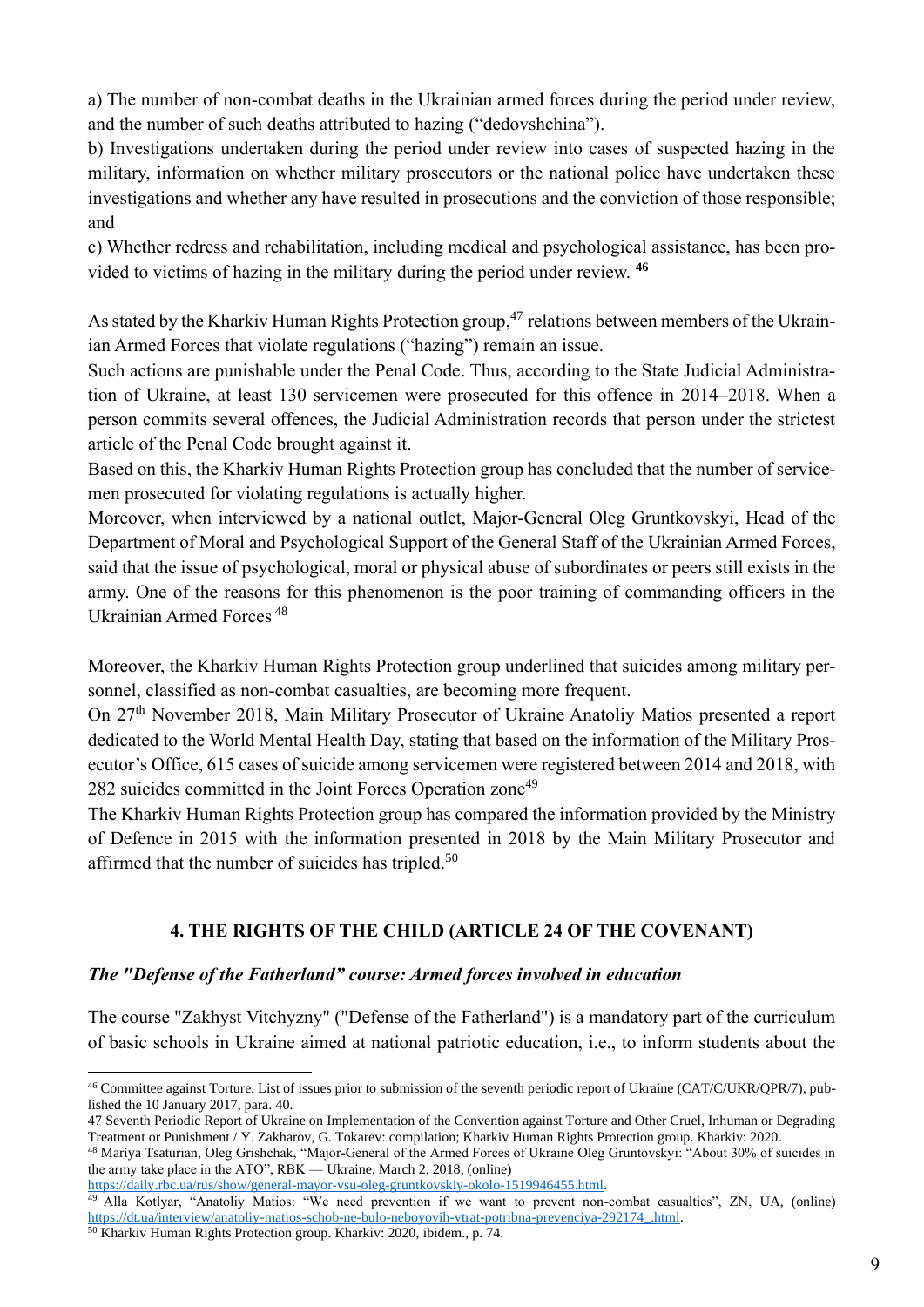Armed Forces of Ukraine and prepare them to military service.

For the course, from 1.5 to 2 hours weekly must be scheduled for studies in 10 and 11 classes of basic school and 18 hours for military field training at military units or military commissariats, including rifle shooting.<sup>51</sup> Ministry of Defense of Ukraine regularly reports about cooperation between schools and armed forces in different forms, such as master classes in weaponry $52$  and production of camouflage costumes for soldiers at the schools.<sup>53</sup>

# *Military schools and age for enrolling*

The UN Committee on the Right of the Child noted in its Concluding Observations that according to the Military (General Conscription and Service) Act (art. 20) the minimum age for enrolling in higher military academies or higher education institutes with military studies departments is 17 years of age.<sup>54</sup>

This legal provision has not changed since then, and Ukrainian underage can enrol in higher military academies or higher education institutes with military studies departments.

It is necessary to specify that, according to the law, higher military academies or higher education institutes with military studies departments are part of the Armed forces.

# *Registration of pre-conscripts ("prypyska") at age of 17*

All male citizens 17 years old (so-called pre-conscripts, "dopryzovnyky") are subjects to registering at the draft stations by the military commissariats at the place of their residence.

Procedure of military registration of pre-conscripts ("prypyska") includes their call to military commissariat for medical examination and their listing in the register of persons liable for compulsory military service. Then, registered conscripts of the age defined by the law are summoned for the procedure of conscription that includes passing a conscription commission and being sent to military units $55$ 

Usually, conscripts wait several days or weeks for transportation to the military units in detention, at extremely uncomfortable assembly points and family members have difficulties trying to see them.

<sup>51</sup> Syllabus of the course "Defense of the Fatherland" for primary schools, adopted by the Order of the Ministry of Education and Science of Ukraine No 826 of 30.07.2015[, https://ips.ligazakon.net/document/view/MUS25406.](https://ips.ligazakon.net/document/view/MUS25406)

 $52$  "Rivne's military unit organized master class for school students, teaching them to disassemble and assemble weapons," Ministry of Defense of Ukraine (2018), (in Ukrainian): [http://www.mil.gov.ua/news/2018/02/04/rivnenski-vijskovi-proveli-majster-klas-dlya](http://www.mil.gov.ua/news/2018/02/04/rivnenski-vijskovi-proveli-majster-klas-dlya-shkolyariv-z-rozbirannya-zbirannya-zbroi/)[shkolyariv-z-rozbirannya-zbirannya-zbroi/.](http://www.mil.gov.ua/news/2018/02/04/rivnenski-vijskovi-proveli-majster-klas-dlya-shkolyariv-z-rozbirannya-zbirannya-zbroi/)

<sup>&</sup>lt;sup>53</sup> "Lviv school students produce camouflage for defenders of the Fatherland," Ministry of Defense of Ukraine (2014), (in Ukrainian) [http://www.mil.gov.ua/news/2014/11/25/lvivski-shkolyari-vigotovlyayut-maskuvalni-zasobi-dlya-zahisnikiv-vitchizni/.](http://www.mil.gov.ua/news/2014/11/25/lvivski-shkolyari-vigotovlyayut-maskuvalni-zasobi-dlya-zahisnikiv-vitchizni/)

<sup>54</sup> Committee on the Rights of the Child, Consideration of reports submitted by States parties under article 8 of the Optional Protocol to the Convention on the Rights of the Child on the involvement of children in armed conflict Concluding observations: Ukraine, CRC/C/OPAC/UKR/CO/1, 11 April 2011, para. 15.

<sup>55</sup> Instruction of the Cabinet of Ministers of Ukraine on organization of conscription of citizens of Ukraine and recruiting for contracted service (in Ukrainian) [https://zakon.rada.gov.ua/laws/show/352-2002-%D0%BF.](https://zakon.rada.gov.ua/laws/show/352-2002-%D0%BF)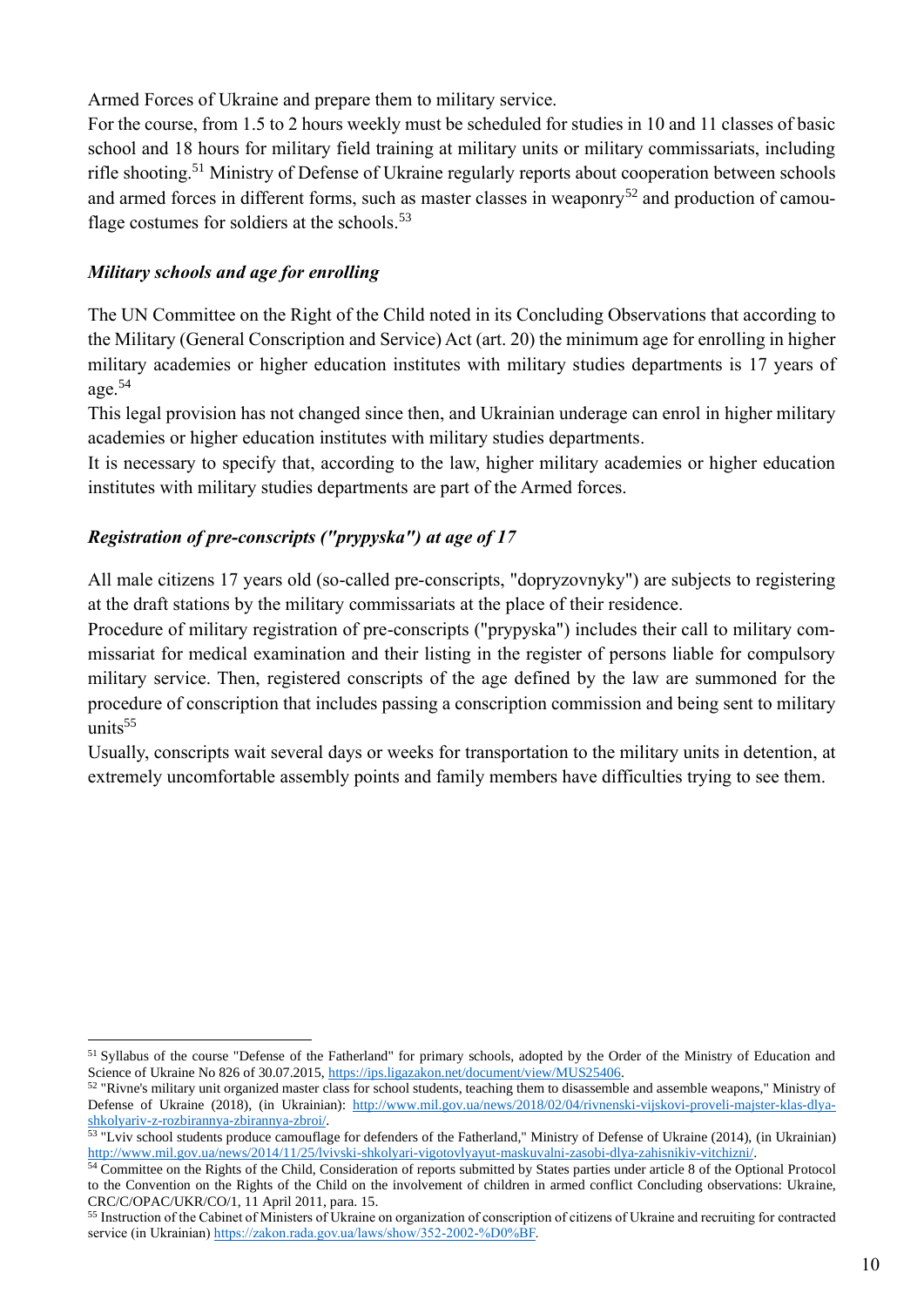#### **5. RECOMMENDATIONS**

IFOR kindly requests the Committee to consider the inclusion of the following recommendations in its Concluding Observations to the Eighth Periodic Review of Ukraine:

#### **Conscientious objection to military service (Article 18 of the Covenant)**

- Recognise and fully implement the right to conscientious objection on any grounds to conscripts, reservists and contracted members of the armed forces, also during partial and total mobilisation.

- Avoid the call-up of Internally Displaced People to perform the compulsory military service and reservists drafting.

- Take immediate measures to comply with the previous Recommendations of the UN Human Rights Committee: "Alternative service arrangements should be accessible to all conscientious objectors without discrimination as to the nature of the beliefs (religious or non-religious beliefs grounded in conscience) justifying the objection, and should be neither punitive nor discriminatory in nature or duration by comparison with military service (Human Rights Committee previous recommendation to Ukraine" (CCPR/C/UKR/CO/7 , Para 19 and CCPR/C/UKR/CO/6, para. 12).

- Ensure that the decision-making body for the conscientious objector status should be entirely independent from the military authorities, and the conscientious objector should be granted a hearing and be entitled to legal representation and to call relevant witnesses.

- Ensure that conscripts, reservists, and volunteers should be able to object before the commencement of military service, or at any stage during or after military service.

- All persons affected by military service should have access to information about the right to conscientious objection and the means of acquiring objector status.

- After any decision on conscientious objector status, there should always be a right to appeal to an independent civilian judicial body.

# **Right to life, prohibition of torture and other cruel, inhuman or degrading treatment or punishment, and liberty and security of person (articles 2, 6, 7, 9 and 14 of the Covenant)**

- Prohibit arbitrary detention for the purposes of military recruitment; ensure that all allegations of arbitrary detention are promptly, thoroughly and impartially investigated and that perpetrators are prosecuted and punished.

- Ensure that all allegations of hazing and other cruel, inhuman or degrading treatment under the armed forces are promptly, thoroughly and impartially investigated and that perpetrators are prosecuted and punished.

- Undertake efforts to improve the level of physical and psychological well-being of conscripts and voluntary personnel of the armed forces.

- Undertake efforts to include human rights and peace education in the armed forces training courses.

# **Freedom of opinion and expression (art.19 of the Covenant)**

- Ensure that the freedom of opinion and expression of conscientious objectors and their supporters is implemented

- Drop all charges against the journalist and pacifist Ruslan Kotsaba who expressed his anti-war opinion and investigate reprisals and violent acts against him.